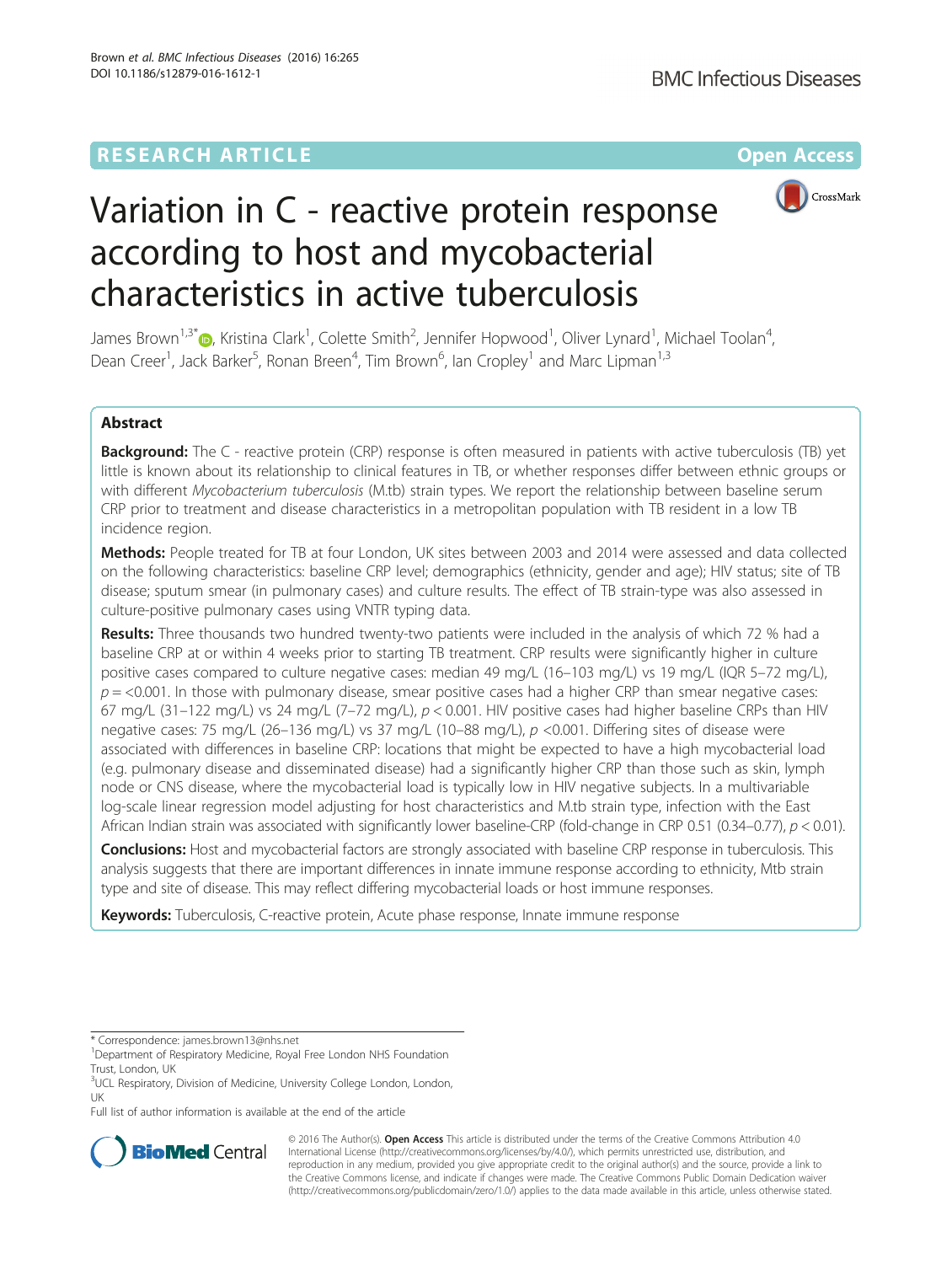## Background

The serum C-reactive protein (CRP) concentration is commonly measured during the investigation or treatment of active Tuberculosis (TB) [\[1](#page-6-0)]. Relatively little is known about how different disease states (e.g. site of disease), host factors (age, gender, and ethnicity) or mycobacterial characteristics (strain type) might influence CRP values. Furthermore, as the CRP can be taken as an indicator of the acute innate immune response, such data may offer clues to the differences in this response according to host and mycobacterial characteristics.

CRP acts as part of the innate immune response by binding to ligands such as phosphocholine on dead or dying cells and bacteria, activating complement C1q and the classical complement pathway and promoting phagocytosis. It is primarily produced in the liver (although some tissue production occurs) in response to Il-6, (plus Il-1β and TNFα) secretion, the major source of which is macrophages. It is genetically ancient and highly conserved [\[2](#page-6-0)]. Its relatively short half-life (around 19 hours) means that serum CRP levels reflect the rate of production and can therefore act as a biomarker of disease activity.

Several studies have evaluated the utility of CRP testing in TB, demonstrating a lower median CRP in TB compared to bacterial pneumonia [\[3](#page-6-0)] and that the addition of CRP testing to clinical assessment can aid the management of HIV positive patients in a high TB incidence setting [\[4](#page-6-0)–[6](#page-7-0)]. Furthermore high baseline CRP levels have been shown to correlate with slow sputum culture conversion [[7\]](#page-7-0) and with poor treatment outcomes;[[8\]](#page-7-0) and a raised CRP after 8 weeks of TB treatment has been found to be predictive of continued culture-positive status[\[9\]](#page-7-0). Different TB strain-types are believed to have co-evolved with different human populations [[10\]](#page-7-0), and mycobacteria from different M.tb lineages can provoke different inflammatory responses in human macrophages in-vitro [\[11](#page-7-0)]. In addition, differences in inflammatory responses in active Tuberculosis have been reported in different ethnic groups [[12\]](#page-7-0).

The extent to which these possible effects impact on measurements of inflammatory response seen in clinical practice is not known, as the distribution of CRP results in active TB, and how clinical parameters may affect this has not been explored in a large patient group. We therefore investigated a cohort of individuals being treated for active TB and examined the association between the baseline CRP results and host and mycobacterial characteristics.

## Methods

We undertook a retrospective study of a cohort of patients treated for active TB between 2003 and 2014 in four hospitals in London, UK - a setting with an incidence of TB of around 35–40 cases/100,000 pa during the study period [\[13\]](#page-7-0). Active TB was defined as any patient treated for TB. CRP results at the time of, or within 4 weeks prior to, TB treatment initiation were obtained from hospital electronic patient records. These were measured by the clinical biochemistry laboratories in the treating hospitals, using standard immunoturbidimetric assays. The normal range for the CRP at all sites was 0–5 mg/L; there were no differences in this according to subject age, ethnicity or gender. Some laboratories did not report exact values for CRP results within the normal range (instead giving the result as being below 5 mg/L) in these cases a value of 4 mg/L was used in the analysis.

Data were collected from existing hospital databases and electronic patient records, supplemented where necessary by information from the London TB Register, an electronic database which forms part of Public Health England's Enhanced TB surveillance system. We obtained information on the following parameters: baseline CRP (when, or within four weeks before, starting treatment); patient characteristics (age, gender and ethnicity); site of disease; smear and culture results. We also collected data on M.tb strain-type for a subgroup of isolates from patients with pulmonary TB.

Data were analysed in Excel (Microsoft) and SPSS (IBM). Descriptive statistics of characteristics associated with baseline CRP were calculated. Multivariable linear regression models were built, using the log-CRP (which approximated a normal distribution). As well as a subgroup analysis evaluating the effect of M.tb strain type, sensitivity analyses were undertaken using only cultureconfirmed TB cases and with alternative coding using place of birth as a proxy for ethnicity.

## Results

Data regarding 3,222 patients treated for active TB were obtained. Of these, 2307 (72 %) had a CRP result which we could include in the analysis. Patients were more likely to have a CRP measured if they had culture positive disease compared to culture negative (74 % with a CRP result vs 65 %,  $p \le 0.001$ ), HIV positive compared to HIV negative (81 vs 77 %,  $p < 0.001$ ) and if they were male (67 vs 63 %,  $p = 0.035$ ) (Additional file [1:](#page-6-0) Table S1). The CRP was less likely to be measured in those of White ethnicity compared to other ethnic groups (59 vs 72 %,  $p \le 0.001$ ) or who had disease at peripheral lymph node or CNS sites (62 and 66 % respectively, compared to 71–90 % at other disease sites ( $p < 0.001$ ).

Characteristics of the patients included in the analysis are presented in Table [1.](#page-2-0) The median age was 37 years (IQR 25–47 years), 55 % had pulmonary disease, 67 % were culture positive and 10 % HIV co-infected. For the whole cohort, the median CRP was 40 mg/L (IQR 11–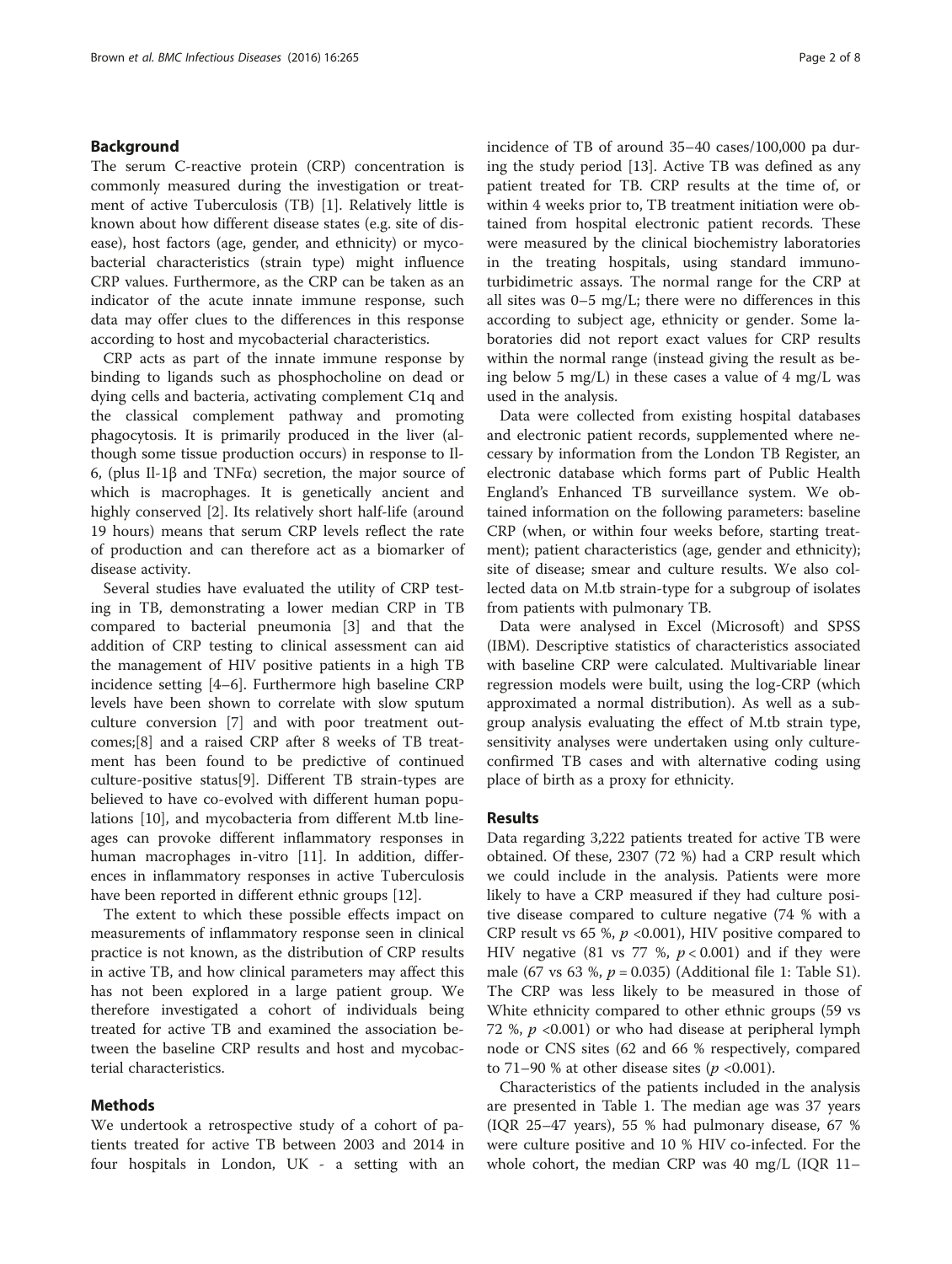<span id="page-2-0"></span>

|  | <b>Table 1</b> Cohort characteristics |  |
|--|---------------------------------------|--|
|--|---------------------------------------|--|

| Total cohort $(N = 3,222)$ |                                           | N (%)         |
|----------------------------|-------------------------------------------|---------------|
| Age, years                 | <16                                       | 243 (7.6 %)   |
|                            | $16 - 34$                                 | 1482 (46.4 %) |
|                            | $35 - 50$                                 | 831 (26 %)    |
|                            | $50+$                                     | 635 (19.9)    |
| Gender male                | Male                                      | 1466 (57.5 %) |
|                            | Female                                    | 1078 (42.3 %) |
| Ethnicity code             | White                                     | 616 (23.0 %)  |
|                            | Black African/Caribbean                   | 977 (36.5 %)  |
|                            | Asian                                     | 641 (23.9 %)  |
|                            | Eastern Mediterranean<br>and North Africa | 297 (11.1 %)  |
|                            | Americas                                  | 148 (5.5 %)   |
| Site of disease            | Pulmonary or mediastinal<br>lymph node    | 1780 (55.2 %) |
|                            | Pleural or pericardial                    | 233 (7.2 %)   |
|                            | Abdominal                                 | 119 (3.7 %)   |
|                            | Miliary/disseminated                      | 75 (2.3 %)    |
|                            | Bone and joint                            | 197 (6.1 %)   |
|                            | Peripheral lymph node                     | 533 (16.5 %)  |
|                            | Skin and soft tissue                      | 31 (1.0 %)    |
|                            | <b>CNS</b>                                | 126 (3.9 %)   |
|                            | Other/unknown                             | 128 (4.0 %)   |
| Culture status             | Culture negative                          | 1027 (32.5 %) |
|                            | Culture positive                          | 2136 (67.5 %) |
| Smear status               | Smear negative                            | 598 (54.7 %)  |
| (pulmonary cases)          | Smear positive                            | 495 (45.3 %)  |
| <b>HIV Status</b>          | HIV positive                              | 333 (10.3 %)  |
|                            | HIV negative                              | 2020 (62.8 %) |
|                            | HIV status unknown                        | 865 (26.9 %)  |

94 mg/L) with a strongly positively skewed distribution. Thirteen percent of the whole cohort and 9 % of those with culture-confirmed disease had a baseline  $CRp < 5$  mg/L.

Disease and patient characteristics were highly associated with baseline CRP (Table 2). The CRP was greater in patients with culture positive disease compared to culture negative (49 mg/L vs 19 mg/L  $p < 0.001$ ). In those with pulmonary disease, smear positive cases had higher CRPs than smear negative subjects (66 mg/L vs 28 mg/L  $p < 0.001$ ). Men had higher baseline CRPs than women (51 mg/L vs 32 mg/L  $p < 0.001$ ) and adults had higher CRPs than children. Significant differences were noted at certain sites of disease, such that pulmonary (median CRP 47 mg/L), pleural or pericardial (84 mg/L) or abdominal (65 mg/L) had higher CRPs than peripheral lymph node (14 mg/L), skin and soft tissue (11 mg/L) or CNS disease (13 mg/L) (Fig. [1](#page-3-0)). Ethnicity appeared also to influence baseline CRP, with lower values found in those Table 2 Association of clinical parameters with baseline CRP value

|                 |                                           | Baseline CRP  |                |
|-----------------|-------------------------------------------|---------------|----------------|
|                 |                                           | Median (IQR)  |                |
| Age category    | Age $<$ 16                                | $16(4 - 48)$  | $p < 0.001*$   |
|                 | Age 16-35                                 | 40 (11-93)    |                |
|                 | Age 35-50                                 | 50 (14-107)   |                |
|                 | Age $>50$                                 | 39 (13-98)    |                |
| Gender male     | Male                                      | 51 (15-109)   | $p < 0.001$ ** |
|                 | Female                                    | $32(11 - 78)$ |                |
| Ethnicity       | White                                     | 50 (16-107)   | $p < 0.001*$   |
|                 | Black African/<br>Caribbean               | 49 (16-103)   |                |
|                 | Asian                                     | $20(7-54)$    |                |
|                 | Eastern Mediterranean<br>and North Africa | $51(17-112)$  |                |
|                 | Americas                                  | 65 (28-109)   |                |
| HIV status      | HIV negative                              | 37 (10-88)    | $p < 0.001*$   |
|                 | HIV positive                              | 75 (26-136)   |                |
|                 | HIV status unknown                        | $35(11-86)$   |                |
| Smear status    | Smear negative                            | $28(7-74)$    | $p < 0.001$ ** |
|                 | Smear positive                            | 66 (30-121)   |                |
| Culture result  | Culture negative                          | $19(5-72)$    | $p < 0.001$ ** |
|                 | culture positive                          | 49 (16–103)   |                |
| Site of disease | Pulmonary or<br>mediastinal lymph<br>node | 47 (14-100)   | $p < 0.001*$   |
|                 | Pleural or pericardial                    | 84 (36–132)   |                |
|                 | Abdominal                                 | 65 (29–124)   |                |
|                 | Miliary/disseminated                      | $61(26-125)$  |                |
|                 | Bone and joint                            | 33 (10-78)    |                |
|                 | Peripheral lymph<br>node                  | $14(4-41)$    |                |
|                 | Skin and soft tissue                      | $11(1-61)$    |                |
|                 | <b>CNS</b>                                | $13(4-31)$    |                |
|                 | Other./unknown                            | $33(12 - 76)$ |                |

\*\*Mann Whitney U Test

of Asian ethnicity, who had a median CRP of 20 mg/L (Fig. [2](#page-3-0)).

Many of the characteristics related to baseline CRP were strongly correlated with each other, thus confounding the apparent associations in this univariable analysis, (for instance, pulmonary disease was significantly less common, and peripheral lymph node disease more common, in those with Asian ethnicity). We therefore completed a multivariable analysis (using the log-CRP for linear regression) (Table [3](#page-4-0)). Here, TB culture status, site of disease and gender remained significantly associated with higher baseline CRP result. Asian ethnicity was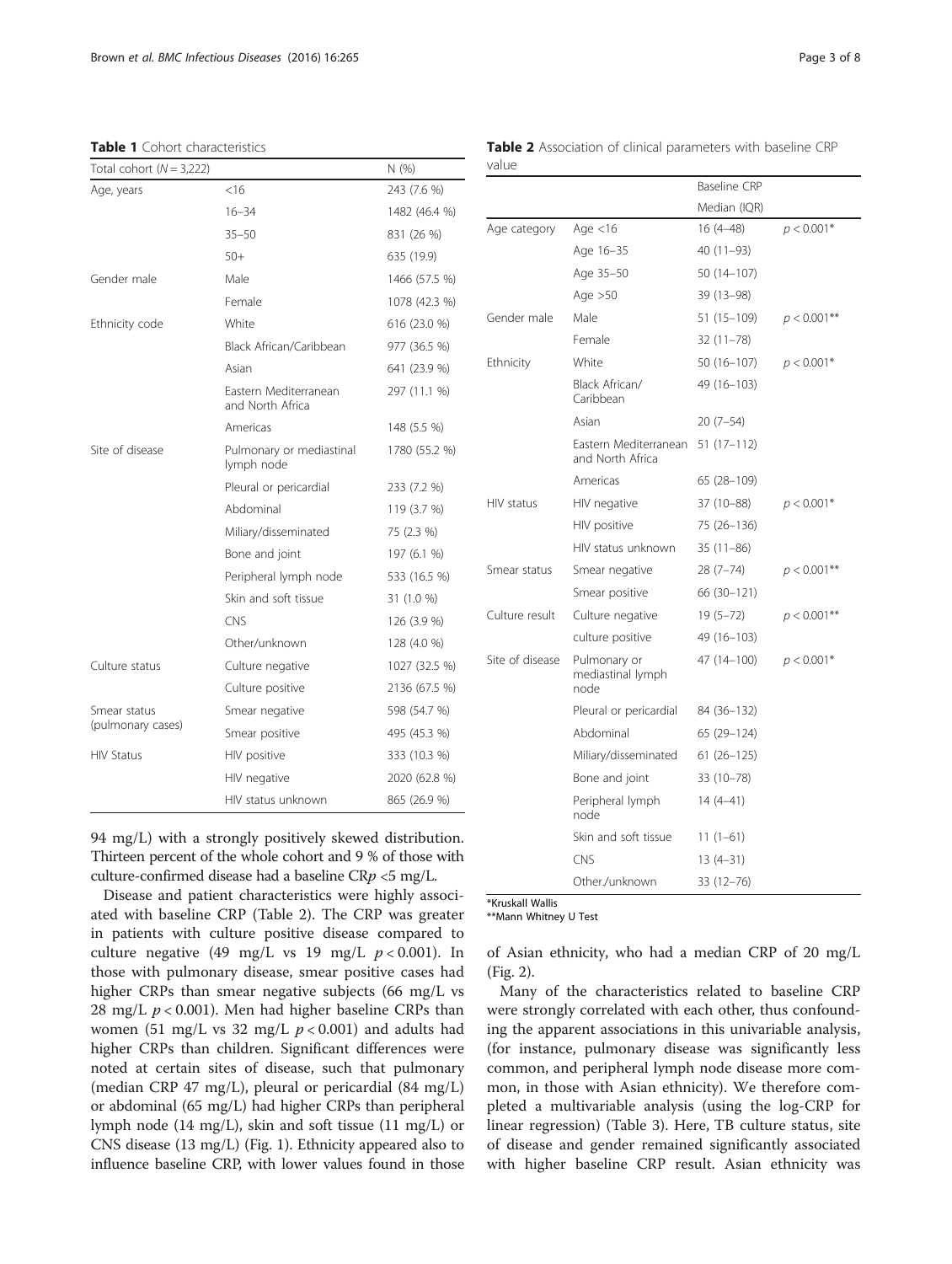<span id="page-3-0"></span>

significantly associated also with a lower baseline CRP compared to other ethnic groups (Asian ethnicity, adjusted fold-change in CRP 0.49 (95 % CI 0.40–0.58) compared to Black ethnicity).

Differences in M.tb strain type have been associated with differing clinical characteristics. For example, the Beijing strain was found in some analyses to relate to increased virulence and acquisition of drug resistance [\[14, 15](#page-7-0)]. We therefore sought to test the hypothesis that strain type could be affecting baseline CRP response within our dataset. This was performed in a subgroup of patients for whom data on strain-typing by VNTR were available (routinely conducted since 2010) and undertaken only in cases with pulmonary disease to allow for the strong effect of disease site on baseline CRP and the relatively small numbers with culture-confirmed disease for whom strain-type data might be available at other body sites.

Four hundred and three cases with culture-confirmed pulmonary disease had both strain-type and baseline CRP available, and were included in this analysis. Similar

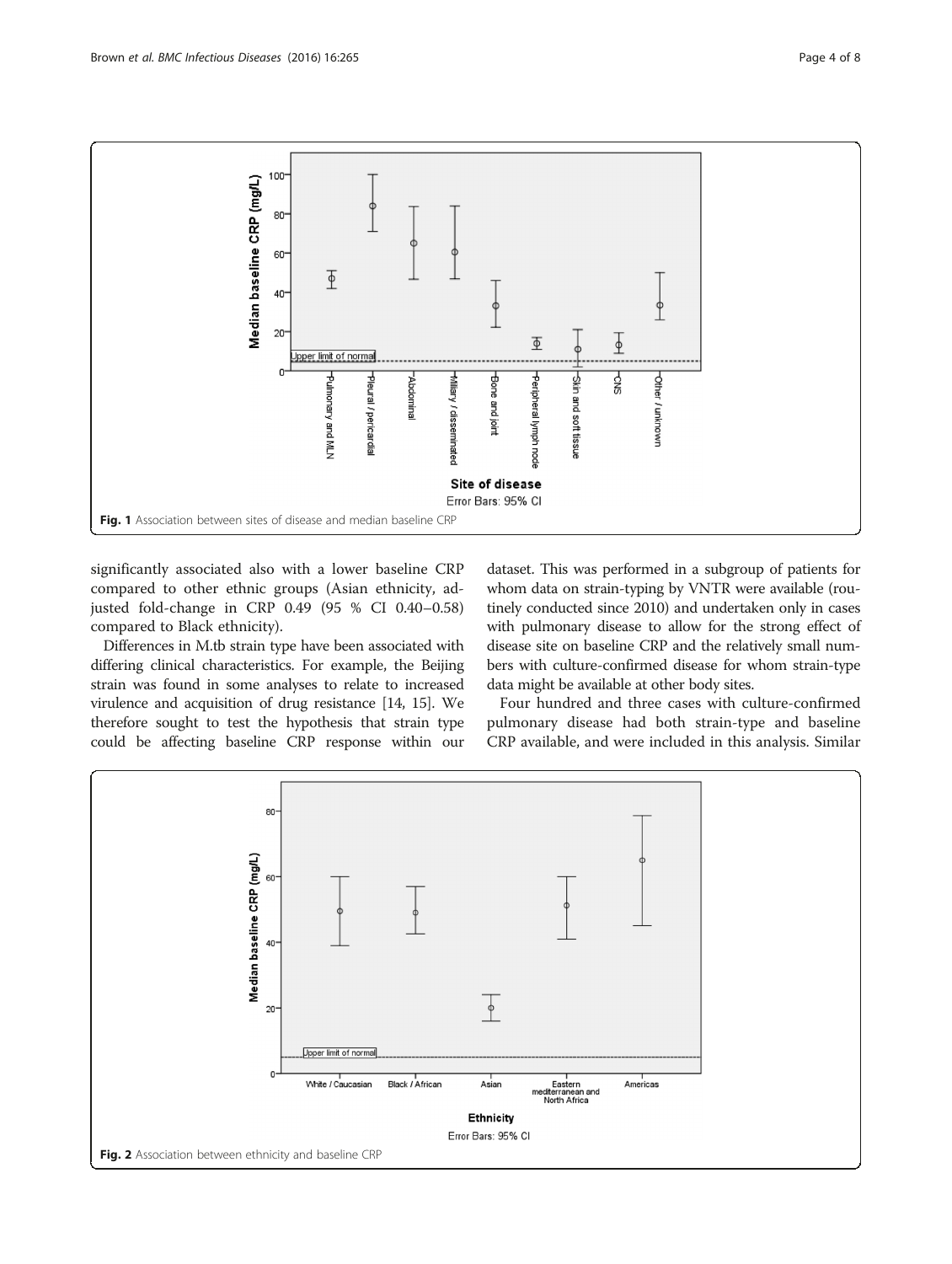<span id="page-4-0"></span>

|  |  |  | Table 3 Log-scale linear regression model of effect of disease parameters on baseline CRP in active Tuberculosis |
|--|--|--|------------------------------------------------------------------------------------------------------------------|
|  |  |  |                                                                                                                  |

|                   |                       | Fold-change in CRP, univariable analysis |             | Fold-change in CRP, multivariable analysis |             |
|-------------------|-----------------------|------------------------------------------|-------------|--------------------------------------------|-------------|
| TB culture result | Negative              | $0.52(0.46 - 0.58)$                      | p < 0.001   | $0.55(0.47-0.64)$                          | p < 0.001   |
|                   | Positive              | Reference                                |             |                                            |             |
| Ethnicity         | White                 | $0.97(0.83 - 1.14)$                      | $p = 0.737$ | $0.87(0.81 - 1.04)$                        | $p = 0.139$ |
|                   | Americas              | $1.37(1.05 - 1.80)$                      | $p = 0.022$ | $1.22(0.89 - 1.67)$                        | $p = 0.213$ |
|                   | Asian                 | $0.51(0.44 - 0.60)$                      | p < 0.001   | $0.49(0.40 - 0.58)$                        | p < 0.001   |
|                   | Eastern Mediterranean | $1.04(0.86 - 1.26)$                      | $p = 0.7$   | $1.06(0.85 - 1.31)$                        | $p = 0.570$ |
|                   | <b>Black</b>          | Reference                                |             |                                            |             |
| HIV status        | Positive              | $1.77(1.49 - 2.10)$                      | p < 0.001   | $1.37(1.13 - 1.67)$                        | $p = 0.001$ |
|                   | Negative              | Reference                                |             |                                            |             |
| Age               | $<$ 16                | $0.48(0.37 - 0.62)$                      | p < 0.001   | $0.68(0.46 - 0.99)$                        | $p = 0.044$ |
|                   | $16 - 35$             | $0.94(0.82 - 1.09)$                      | $p = 0.427$ | $0.86(0.70 - 1.03)$                        | $p = 0.104$ |
|                   | $35 - 50$             | $1.08(0.92 - 1.27)$                      | $p = 0.351$ | $0.88(0.72 - 1.08)$                        | $p = 0.223$ |
|                   | $<$ 50                | Reference                                |             |                                            |             |
| Site of disease   | Pleural/pericardial   | $1.70(1.40 - 2.06)$                      | p < 0.001   | $1.49(1.17 - 1.88)$                        | $p = 0.01$  |
|                   | Abdominal             | $1.56(1.19 - 2.06)$                      | $p = 0.001$ | $1.77(1.29 - 2.42)$                        | p < 0.001   |
|                   | Miliary/disseminated  | $1.46(1.07 - 2.00)$                      | $p = 0.018$ | $1.24(0.86 - 1.79)$                        | $p = 0.243$ |
|                   | Bone/joint            | $0.84(0.68 - 1.04)$                      | $p = 0.111$ | $0.92(0.71 - 1.19)$                        | $p = 0.540$ |
|                   | Peripheral lymph node | $0.44(0.38 - 0.52)$                      | p < 0.001   | $0.52(0.42 - 0.63)$                        | p < 0.001   |
|                   | Skin/soft tissue      | $0.29(0.18 - 0.48)$                      | p < 0.001   | $0.41(0.23 - 0.70)$                        | $p = 0.001$ |
|                   | <b>CNS</b>            | $0.41(0.31 - 0.55)$                      | p < 0.001   | $0.38(0.28 - 0.53)$                        | p < 0.001   |
|                   | Pulmonary             | Reference                                |             |                                            |             |
| Gender            | Male                  | $1.40(1.24 - 1.58)$                      | p < 0.001   | $1.29(1.13 - 1.48)$                        | p < 0.001   |
|                   | Female                | Reference                                |             |                                            |             |

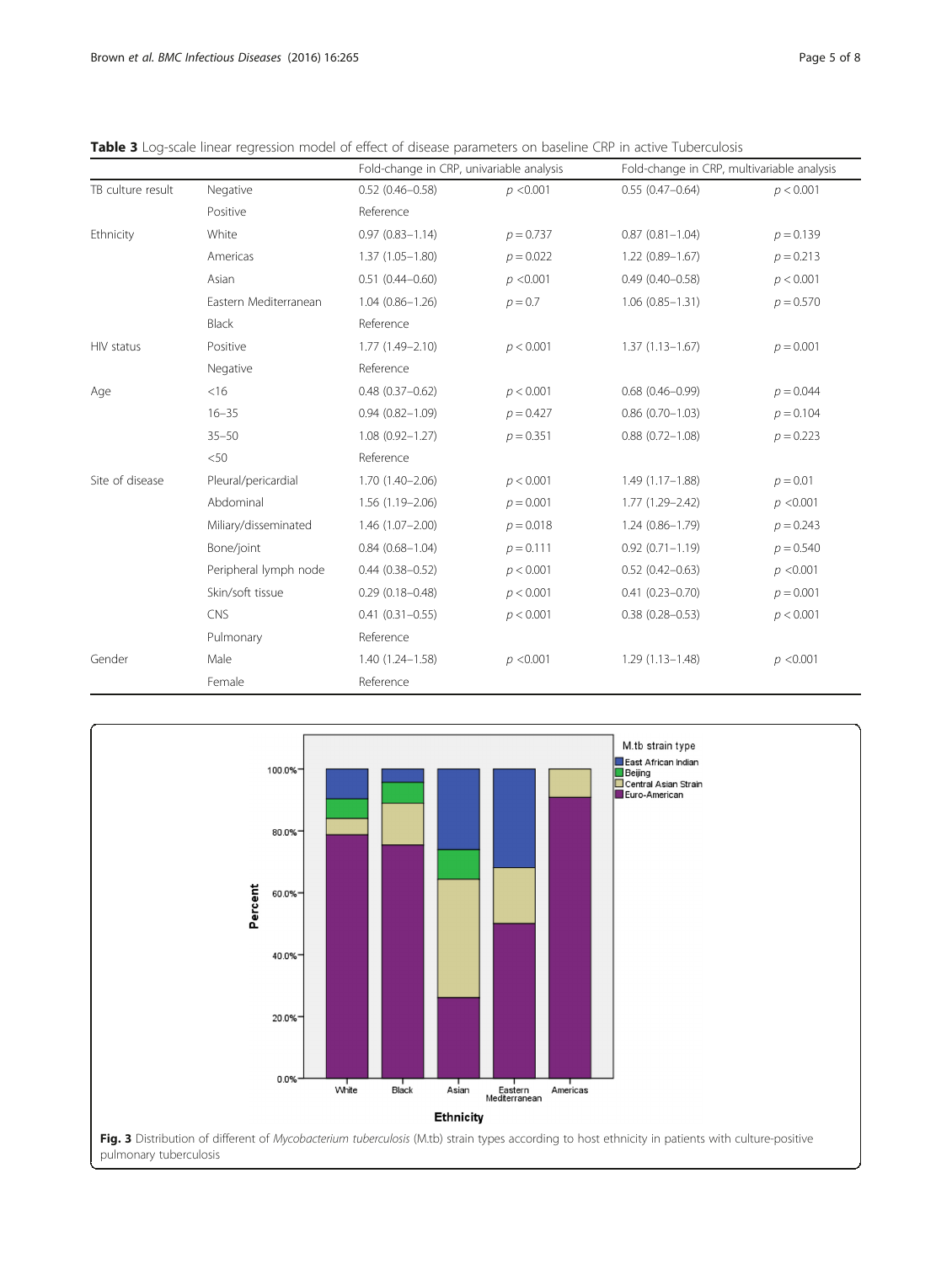relationships between gender, HIV status, ethnicity and age were present in this subgroup as in the full dataset, albeit with lower power to detect differences given the smaller sample size. Unadjusted analyses suggested lower baseline CRPs for those with East African Indian (EAI) or Central Asian Strain (CAS) type compared to Euro-American (the dominant strain in this population representing 55 % of isolates) or Beijing strains. It should be noted that those of Asian ethnicity were more likely to have an infection with isolates of CAS or EAI strain types (Fig. [3\)](#page-4-0), which tended to be associated with lower CRPs. The apparent association between Asian ethnicity and lower baseline CRP was therefore significantly attenuated in the fully adjusted multivariable model which included strain type, where those of Asian ethnicity had a lower baseline CRP than those of Black ethnicity (the reference category in this analysis): adjusted fold-change in baseline CRP 0.72 (0.53–0.99) (Table 4). White ethnicity was also associated with lower CRPs than Black ethnicity: fold-change  $0.71$  (0.53–0.95)  $p = 0.020$ . Strain-type was associated with baseline CRP, although a statistically significant difference was only found with isolates of EAI strain type, where a 0.49  $(0.33-0.73, p = 0.001)$  fold lower adjusted baseline CRP was seen compared to those of Euro-American strains.

Sensitivity analyses were undertaken using different coding strategies. The data on ethnicity depended on that recorded by the treating clinicians (which might be incorrect); using place of birth as a proxy for ethnicity and dividing this into WHO regions (to give 6 categories) resulted in very similar findings, with lower CRPs in those of Southeast Asian and Western Pacific regions in unadjusted analyses. Our full dataset included any patient treated for TB, to allow analysis of culture negative cases. Repeating the analysis with only culture positive cases demonstrated similar associations between the other examined clinical parameters.

## **Discussion**

This analysis of a large cohort of patients treated for active TB in a low-TB incidence, resource-rich setting demonstrates that the baseline CRP differs considerably with host and disease characteristics. We found significantly lower median CRP results in patients with disease at sites typically associated with low mycobacterial load such as peripheral lymph node or CNS disease [[16, 17](#page-7-0)]. CRP was also lower in HIV negative compared to HIV positive people [[18\]](#page-7-0), and culture negative compared to culture positive cases. One hypothesis that would account for these associations is that CRP could reflect mycobacterial load, although we note that pleural and pericardial disease (which are also thought to be paucibacillary) also had high baseline CRPs, which in these cases may reflect a more inflammatory immune response.

We found an apparent association between Asian ethnicity and a lower median baseline pre-treatment CRP. However when we adjusted for site of disease and M.tb strain type, using an analysis restricted to culture positive pulmonary cases, this association was weakened, suggesting that this may be partially explained by infection with either EIA or CAS strains predominating in Asian patients. However, differences in illness behaviours and barriers to access of care between ethnic groups could also act as a confounding factor which could influence baseline CRPs in our cohort.

The serum CRP is well established as a clinically useful biomarker in other conditions - for instance it has been shown to predict outcome and have a role in guiding therapy in community acquired pneumonia [[19](#page-7-0), [20\]](#page-7-0). If

| Table 4 Effect of Mycobacterium tuberculosis (M.tb) strain type and host ethnicity in patients with culture-positive pulmonary |  |  |  |
|--------------------------------------------------------------------------------------------------------------------------------|--|--|--|
| tuberculosis                                                                                                                   |  |  |  |

| Parameter        |                       | Unadjusted baseline<br>CRP median(IQR) mg/L | Fold change in CRP,<br>multivariable (log-scale) linear regression model* |             |
|------------------|-----------------------|---------------------------------------------|---------------------------------------------------------------------------|-------------|
| M.tb strain type | Beijing               | $62(17-82)$                                 | $0.93(0.55 - 1.55)$                                                       | $p = 0.772$ |
|                  | East African-Indian   | 29 (14-70)                                  | $0.49(0.33 - 0.73)$                                                       | $p = 0.001$ |
|                  | Central Asian Strain  | 28 (14-84)                                  | $0.71(0.50 - 1.00)$                                                       | $p = 0.053$ |
|                  | Unassigned            | $56(28-115)$                                | $0.97(0.68 - 1.38)$                                                       | $p = 0.871$ |
|                  | Euro-American         | 70 (30-124)                                 | Reference                                                                 |             |
| Ethnicity        | Americas              | $59(22 - 82)$                               | $0.73(0.37 - 1.43)$                                                       | $p = 0.357$ |
|                  | Asian                 | $30(15 - 75)$                               | $0.72(0.53 - 0.99)$                                                       | $p = 0.045$ |
|                  | Eastern Mediterranean | 73 (40-118)                                 | $1.33(0.81 - 2.19)$                                                       | $p = 0.260$ |
|                  | White                 | 57 (19-113)                                 | $0.71(0.53 - 0.95)$                                                       | $p = 0.020$ |
|                  | <b>Black</b>          | 73 (28-128)                                 | Reference                                                                 |             |

\*Adjusted for age, gender and HIV status as well the parameters in the table

Factors significant at 0.05 significance level highlighted in bold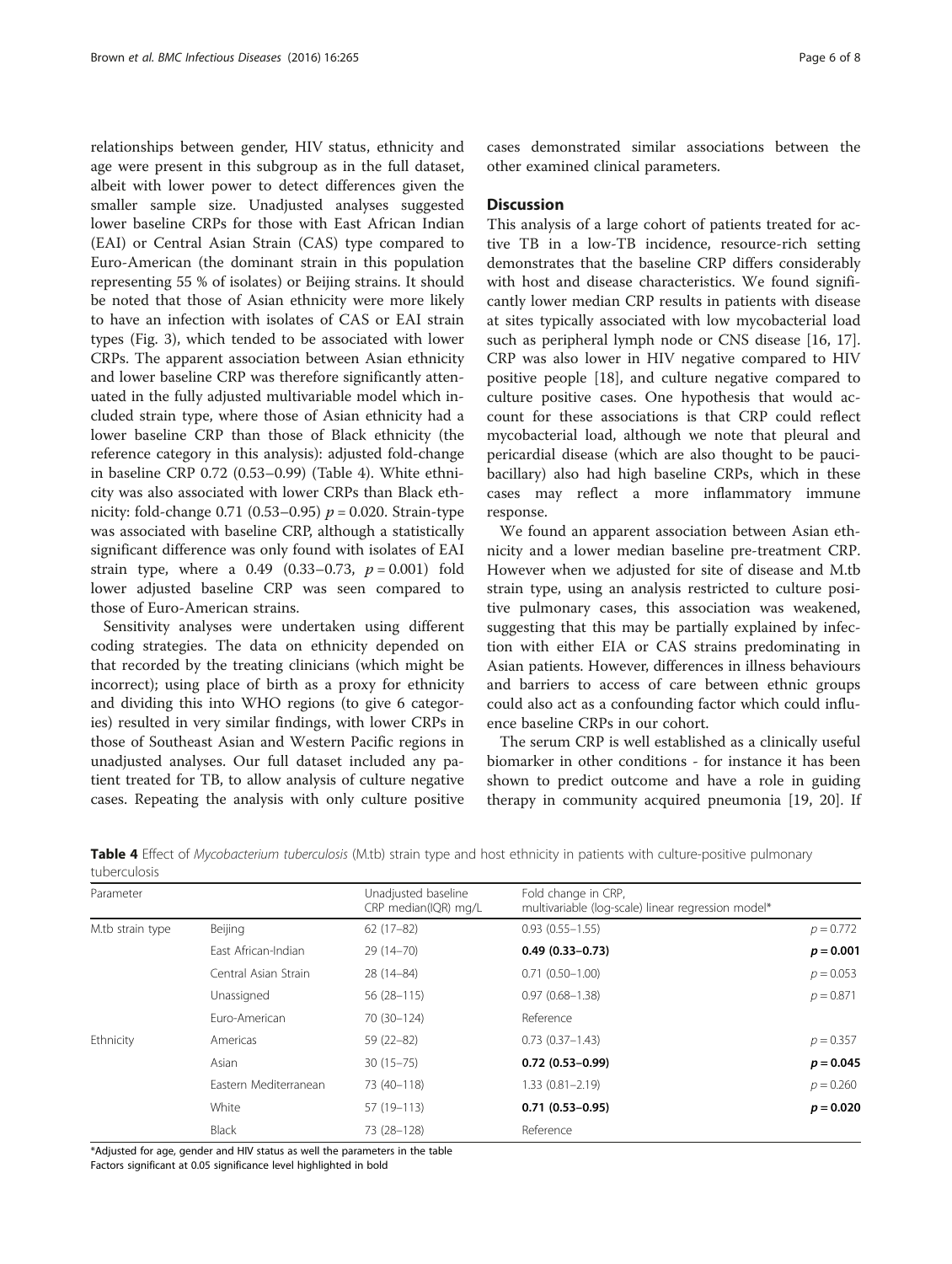<span id="page-6-0"></span>serum CRP reflects TB mycobacterial load then this would support its use as part of clinical evaluation in active TB. For example, a high baseline CRP might suggest that longer treatment duration is necessary (importantly, a high baseline CRP appears to be associated with an increased likelihood of death in active TB [\[8](#page-7-0)]) Equally, the failure of CRP to normalise with treatment may indicate that therapy is less effective than it should be (e.g. due to drug failure or poor adherence) - triggering increased clinical input and re-assessment. This study has evaluated CRP as a blood biomarker, however evaluation of CRP levels in other specimens, such as saliva may also be of value [[21\]](#page-7-0) or of other inflammatory biomarkers which might be detectable in urine (which could perhaps be evaluated as point-of-care tests in the future [[22](#page-7-0)]).

Limitations of this study include its retrospective design and the use of routinely collected clinical data. Consequently, only 72 % of patients had a baseline CRP result, and there were significant differences between those with and without a CRP. Given that people in whom the CRP was not measured were more likely to have disease at sites associated here with a low CRP, and less likely to have HIV coinfection, we may have overestimated the true CRP values for the active TB population as a whole and under-estimated the proportion with a normal CRP level. In addition, differences in the proportion of individuals with a CRP result according to host characteristics (for instance White individuals were less likely to have a CRP measurement) could be a source of bias for our findings. The retrospective design and limited information regarding disease severity mean that we cannot determine if the differences in baseline CRP response seen with M.tb strain type results from greater mycobacterial load being associated with, or resulting from, a particular M.tb strain, or if the strain type itself leads to a different immune response in terms of magnitude or quality to a given number of mycobacteria.

Different bacterial strain types are known to have important effects on clinical presentation and outcomes in other infections, such as Streptococcus pneumoniae. [[23](#page-7-0)] It is less clear whether or not significant differences exist between strain types of Mtb although it has been suggested that the Beijing strain is more virulent or more likely to acquire drug resistance [\[24](#page-7-0)]. Our data cannot assess this, although encourage further work in this area.

## Conclusions

This study demonstrates that baseline CRP reflects important clinical parameters in patients with active TB and confirms that variation in this immune response occurs with different TB strain-types after adjustment for disease and host characteristics. As well as aiding the interpretation of such baseline CRP results in clinical practice, this lends support to the use of this test as a marker of disease severity in TB.

## Additional file

[Additional file 1: Table S1.](dx.doi.org/10.1186/s12879-016-1612-1) Comparison of cases with and without a CRP result (DOCX 15 kb)

#### Abbreviations

CAS, Central Asian Strain; CNS, central nervous system; CRP, C-reactive protein; EIA, East African Indian (TB strain-type); HIV, human immunodeficiency virus; M.Tb, mycobacterium tuberculosis; TB, tuberculosis

#### Acknowledgements

We gratefully acknowledge the assistance of the TB nurses at the Royal Free London NHS Foundation Trust, in particular Angelita Solamalai for their assistance with this study.

#### Funding

No specific funding for this study was received.

#### Availability of data and materials

All raw data are available by request to corresponding authors.

#### Authors' contributions

JB, KC and ML conceived of and designed the study. JB, KC, OL, MT, DC, JB, RB and IC collected data from participating sites. JB, ML and CS conducted statistical analyses. JB compiled the first draft of the study manuscript and all authors contributed to subsequent revisions. All authors read and approved the final manuscript.

#### Competing interests

The authors declare that they have no competing interests.

### Consent to publish

Not applicable.

#### Ethics approval and consent to participate

This study was undertaken with the retrospective analysis of routine clinical data which was anonymised before analysis by researchers. As such, formal Research Ethics Committee review was not required, as confirmed by the NHS Health Research Authority.

#### Author details

<sup>1</sup>Department of Respiratory Medicine, Royal Free London NHS Foundation Trust, London, UK. <sup>2</sup>Department of Infection and Population Health University College London, London, UK. <sup>3</sup>UCL Respiratory, Division of Medicine, University College London, London, UK. <sup>4</sup>Department of Respiratory Medicine, Guys and St Thomas' NHS Foundation Trust, London, UK. <sup>5</sup>Department of Respiratory Medicine, King's College Hospital NHS Foundation Trust, London, UK. <sup>6</sup>National Mycobacterial Reference Laboratory, London, UK.

#### Received: 6 February 2016 Accepted: 3 June 2016 Published online: 10 June 2016

#### References

- 1. Agassandian M, Shurin GV, Ma Y, Shurin MR. C-reactive protein and lung diseases. The International Journal of Biochemistry & Cell Biology. 2014;53:77–88.
- 2. Pepys MB, Hirschfield GM. C-reactive protein: a critical update. J Clin Invest. 2003;111(12):1805–12.
- 3. Kang YA, Kwon SY, Yoon HI, Lee JH, Lee CT. Role of C-reactive protein and procalcitonin in differentiation of tuberculosis from bacterial community acquired pneumonia. Korean J Intern Med. 2009;24(4):337–42.
- 4. Drain PK, Mayeza L, Bartman P, Hurtado R, Moodley P, Varghese S, Maartens G, Alvarez GG, Wilson D. Diagnostic accuracy and clinical role of rapid C-reactive